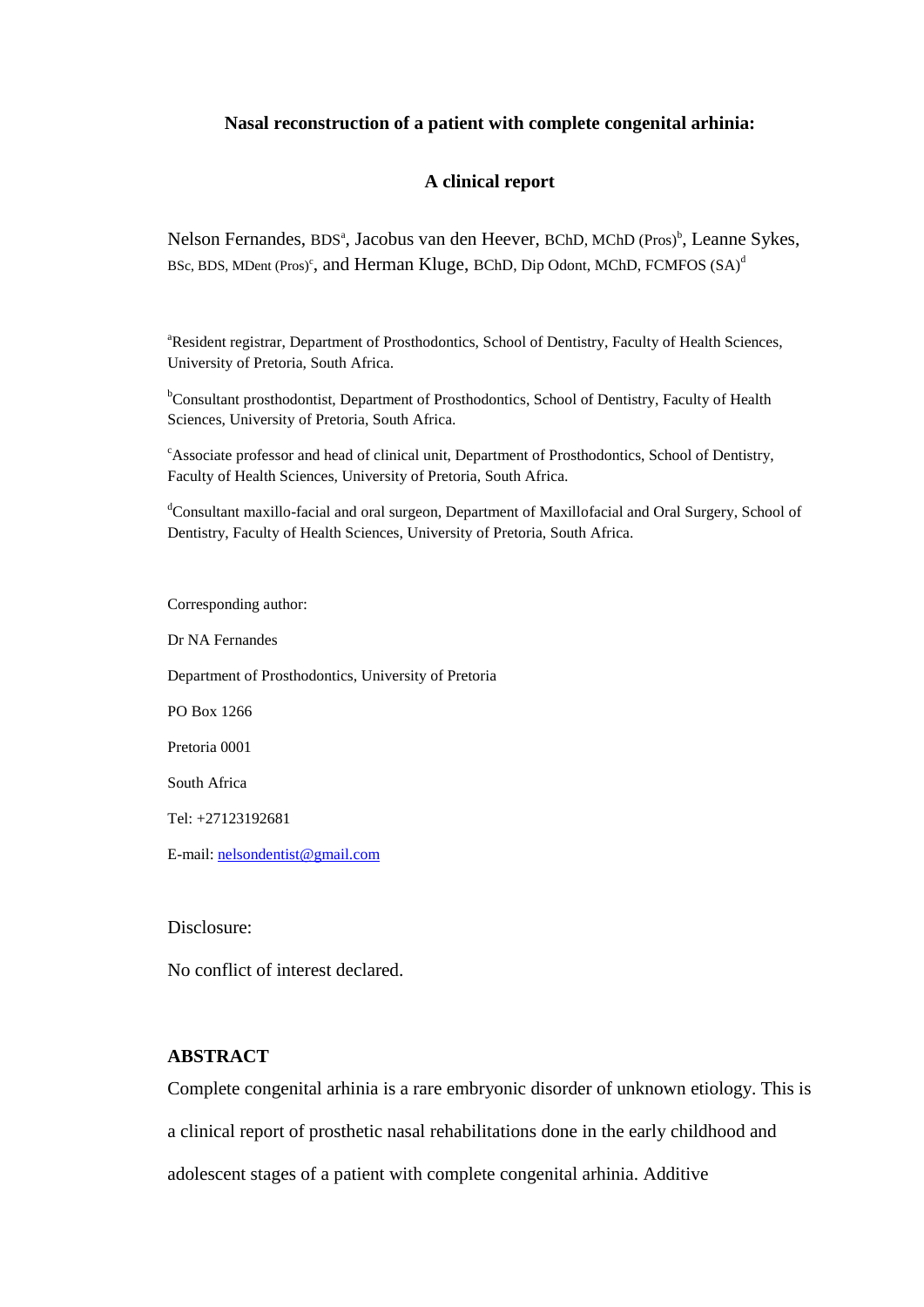manufacturing techniques for creating pre-surgical planning models to assist in the creation of new nasal passages is also described. These rare cases can be successfully rehabilitated if patients are sufficiently motivated and there is meticulous planning and collaboration from a multidisciplinary team.

**Keywords:** congenital arhinia; additive manufacturing.

# **INTRODUCTION**

Complete congenital arhinia is an extremely rare embryological disorder of unknown aetiology, with both sporadic and familial cases having been reported.<sup>1,2</sup> There are less than 50 cases reported in the medical literature,<sup>3</sup> and it is usually associated with other craniofacial abnormalities such as underdeveloped maxillae, cleft lips and cleft palates.<sup>2,4-8</sup> Some associated conditions which may impact patient prognosis include microphthalmia, hypertelorism, absent nasolacrimal ducts,<sup>9</sup> rudimentary nasal bones, Treacher Collins syndrome,<sup>10</sup> and central nervous system defects.<sup>7</sup>

Pathogenesis, though poorly understood, involves disturbances in the complex pathway of embryological development. These may include a lack of invagination of the nasal placodes, reduced growth of the median and lateral nasal processes.<sup>1</sup> premature fusion of the median nasal processes, failure of resorption of the nasal epithelial plugs, or abnormal migration of the neural crest cells.<sup>1,5</sup>

# **CASE HISTORY**

Ten years ago, a 7-year-old female patient from a rural settlement presented with complete congenital arhinia. She was systemically healthy, but had delayed growth and cognitive skills for her age. The medial canthi of both eyes were fissured and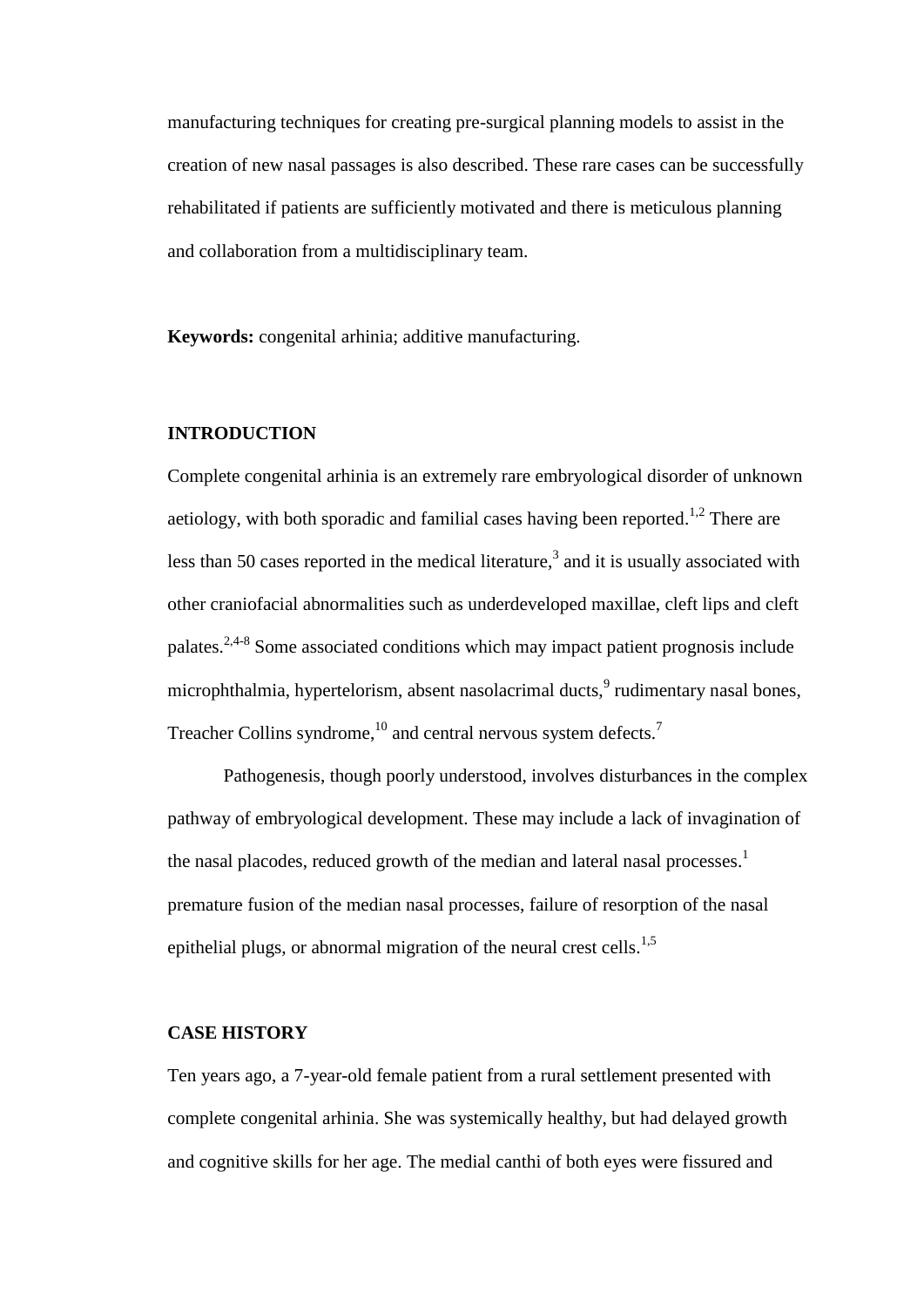drooped inferiorly (coloboma palpebrae), and she had bilateral strabismus. There was delayed growth of the midface vertically and horizontally. Intraorally we noted a narrow maxilla, bilateral posterior cross-bite, and congenitally missing maxillary primary and secondary lateral incisors. Computed tomography (CT) scans also revealed impacted upper permanent central incisors, rudimentary sinuses, a small nasopharynx, and bilateral absence of the nasal passages and nasolacrimal ducts. As mechanical retention was not possible, it was decided to rehabilitate the patient with an implant-retained nasal prosthesis.<sup>11</sup>

Ten years later, after failing to return for regular follow-up appointments, the patient returned to the clinic without her prosthesis. On clinical examination, the implants and surrounding tissue appeared healthy, but the patient's eyesight was severely impaired, as a result of bilateral teary eyes and cortical lens opacities (Fig. 1). Intraoral examination revealed the absence of upper incisors and inadequate plaque control (Fig. 2), while CT scans confirmed that all implants were still integrated, along with impacted upper central incisors, and absent lateral incisors, nasal passages, and maxillary sinuses (Fig. 3). To address her functional and aesthetic concerns, it was decided to surgically create and maintain new nasal passages, followed by the construction of a new implant-retained nasal prosthesis once adequate healing had occurred.

### **PROCEDURE**

#### **First nasal prosthesis**

An implant-retained nasal prosthesis was planned for the patient due to the absence of soft tissue undercuts for mechanical retention, and a mobile supporting tissue bed precluding the use of adhesives. An alginate moulage was made of the face and a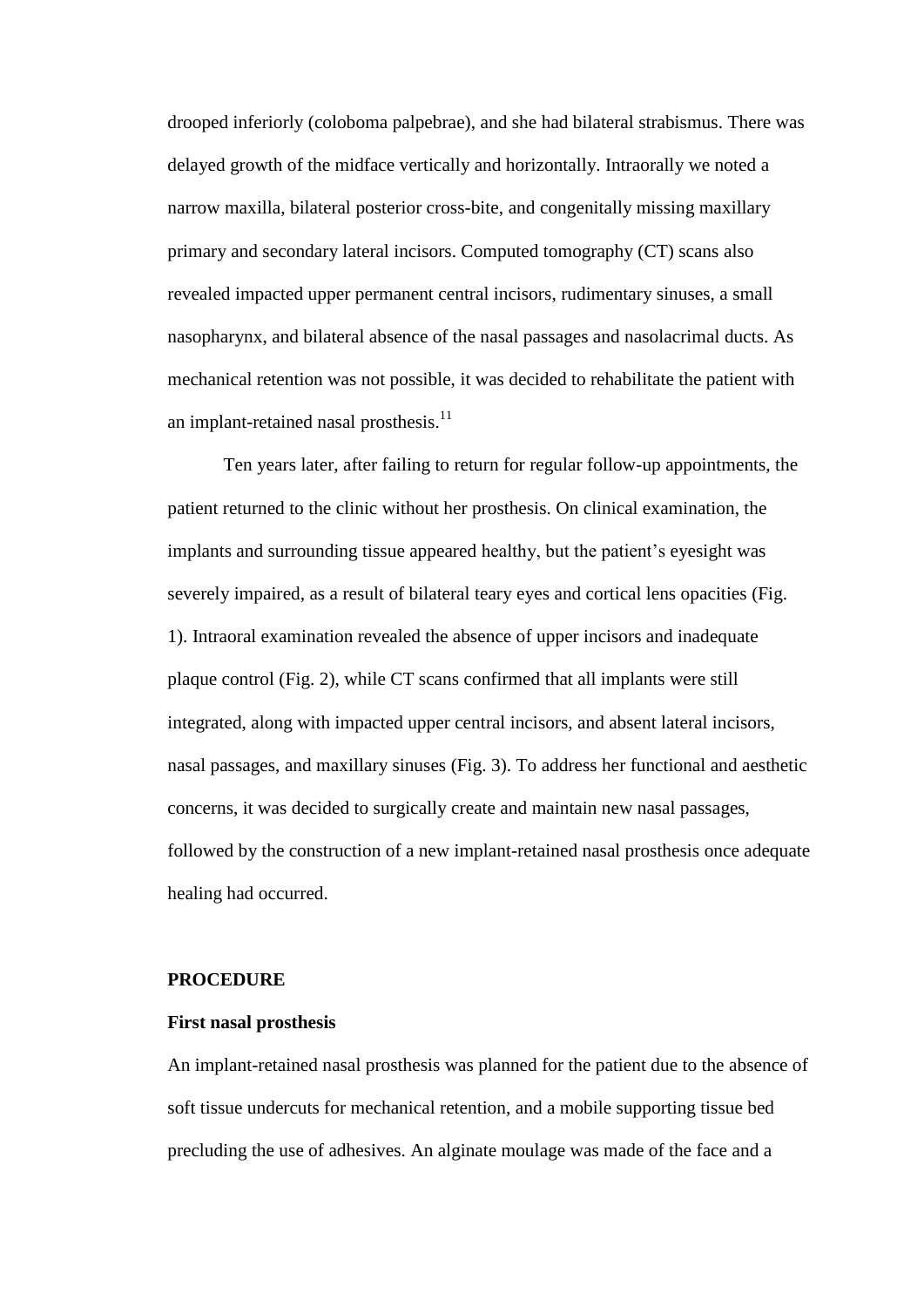stone cast was poured. This cast was used to produce a diagnostic wax up of the future nasal prosthesis. This trial nasal prosthesis was adjusted on the patient's face to ensure correct positioning, size and shape. It was also used to manufacture a clear acrylic resin surgical stent to guide ideal implant placement. Four titanium implants (Straumann; Straumann AG) were placed via an intra-oral approach on either side of the midline. Two were placed superiorly and two were placed inferiorly below the future nasal openings as close to each other as possible. These implants were exposed after four months and 5.5 mm long magnetic abutments were placed on the fixtures. Following a further month of soft tissue healing, a final vinyl polysiloxane impression (Reprosil; Dentsply Corp) was made of the area. An acrylic resin substructure to house the magnets was made first, which was then enclosed in the definitive silicone nasal prosthesis (Episil; Dreve Dentamid GmbH). The patient and her mom were instructed on oral and fixture hygiene procedures and proper maintenance of the prosthesis. Regular recall appointments were scheduled in advance. The patient was advised on the use of sunhats when venturing outdoors to protect against colour deterioration from sunlight exposure in a climate such as that found in South Africa.

#### **Additive manufacturing, surgical reconstruction and second nasal prosthesis**

On returning to the clinic after 10 years and having lost her first nasal prosthesis, clinical examination revealed that her eyes were very teary due to absent nasolacrimal ducts preventing adequate drainage. In order to functionally and aesthetically rehabilitate the patient, new nasal passages and nasolacrimal ducts had to be surgically created, in addition to the manufacture of a new nasal prosthesis.

A CT scan revealed a close proximity of the maxilla and palate to the cranium which posed a serious risk of intra-operative perforation or uncontrollable bleeding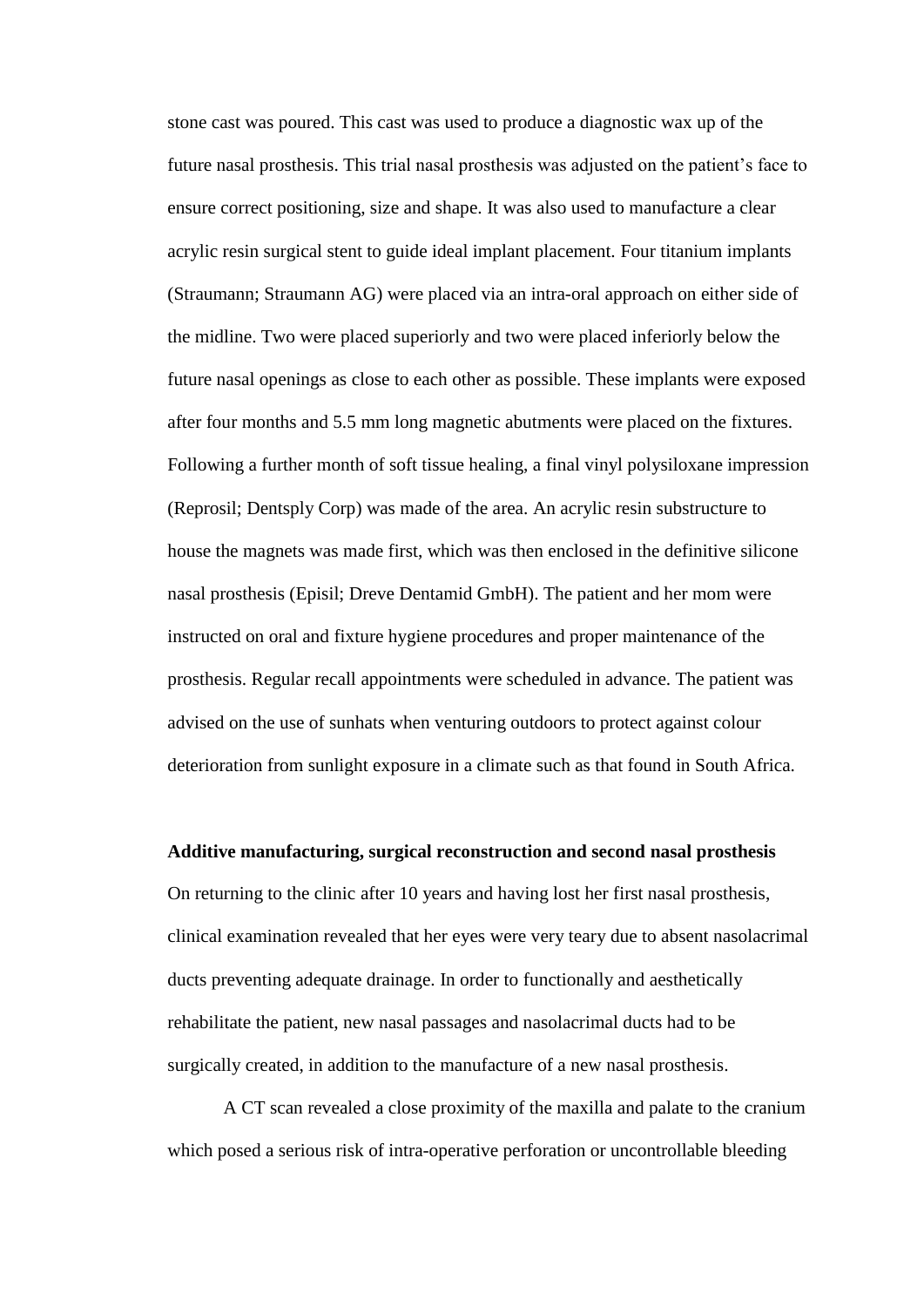(Fig. 4). To assist with pre-surgical planning and surgical stent manufacture, accurate three dimensional (3D) models were needed. This could only be done by manufacturing a physical prototype of the skull in a process known as rapid prototyping (RP). This involves the rapid manufacture of physical prototypes, as the name implies, by utilising 3D computer aided design (CAD) data. Additive manufacturing (AM) decomposes the 3D computer model data into thin crosssectional layers which are then stacked together into 3D forms, via selective laser sintering or 3D printing.<sup>12</sup> Computer aided design and computer aided manufacture (CAD/CAM) of 3D models requires data acquisition, data processing and manufacturing. The data, in this case, was acquired from the patient's CT scans at 1 mm slice intervals (resolution). This data is available as DICOM files (digital imaging and communications in medicine), which needs to be converted into .stl files (standard triangulation language), to be fed into an AM machine. Engineers at the centre for rapid prototyping and manufacture (CRPM) in South Africa then imported the DICOM files into a segmentation program (Mimics; Materialise NV), which segmented the obtained image. This differentiated between bone and soft tissue to provide a clearer representation of the area of interest (Fig. 5), and produced the necessary .stl files. Two pre-operative models were produced in a polyamide material (PA2200; EOS GmbH) on a selective laser sintering machine (P385; EOS GmbH). This polyamide material is nylon based and specifically formulated to meet food and drug administration (FDA) requirements for medical use, and is available in powder form which is spread by a roller over the surface of a build cylinder of the AM machine. A piston in the build cylinder moves down one object layer thickness at a time to accommodate a new layer of powder, while a laser beam traces over the surface of tightly compacted powder, thus elevating its temperature to melting point.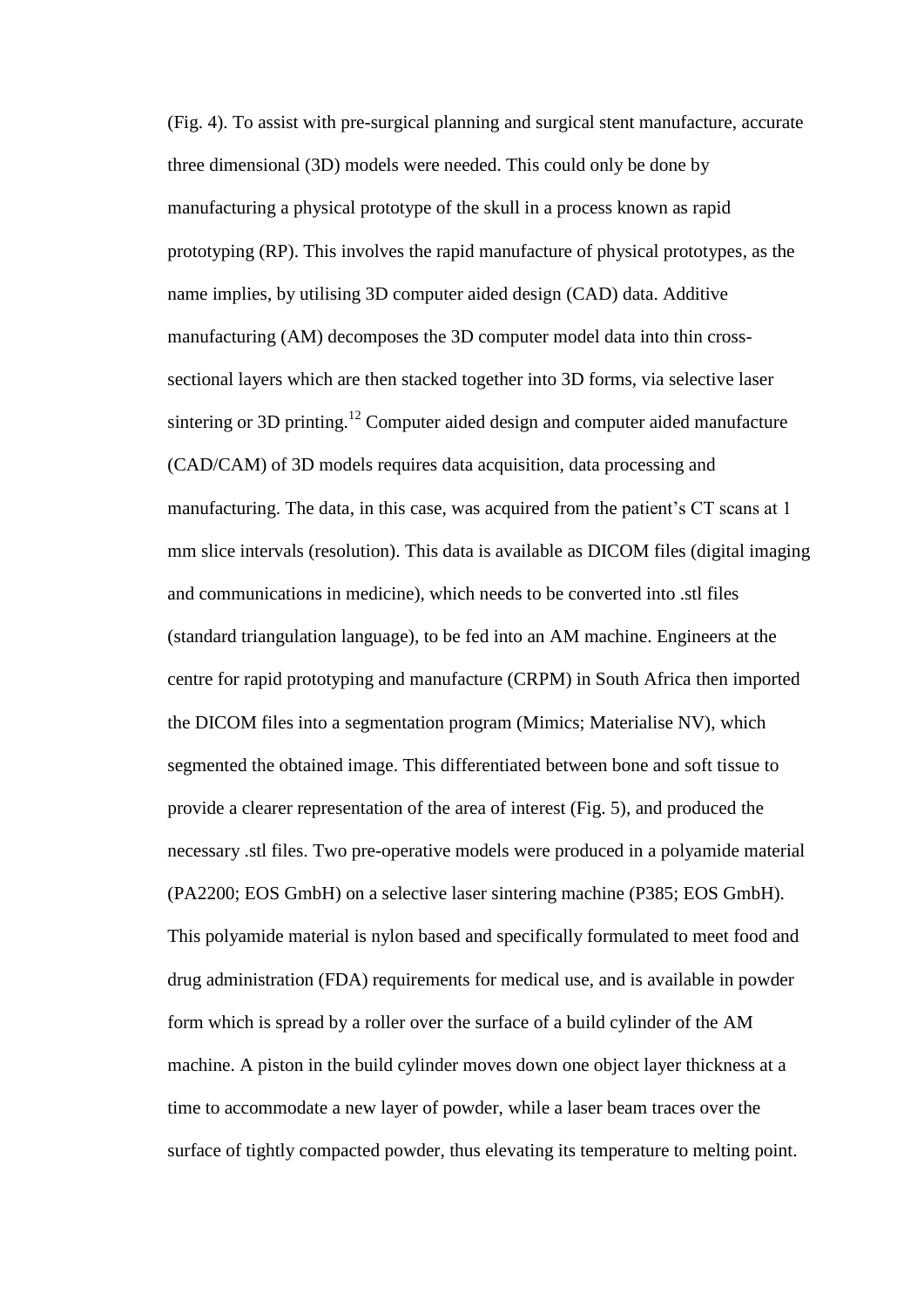The particles are fused together forming a solid mass in the form of the 3D models, an example of which is shown in Figure 6.

Surgically, it was decided to perform a Le Fort I osteotomy to create space for new nasal passages. Intra-operatively the two inferior implants were sacrificed but the remaining two were still sufficiently integrated and capable of supporting a new nasal prosthesis. The newly created nasal passages were lined with an autogenous skin graft from the thigh and packed with bismuth iodoform paraffin paste impregnated gauze (BIPP) for two weeks to maintain the graft in place during healing. A dacryocystorhinostomy procedure was also performed to create nasolacrimal ducts to allow for tears to drain from the patient's eyes into the newly created nasal passages. After healing, the BIPP was removed and a nasal stent was inserted.

Once the surrounding tissues were sufficiently healed, a final vinyl polysiloxane impression (Reprosil; Dentsply Corp) was made of the area, and a new nasal silicone prosthesis was made (Episil; Dreve Dentamid GmbH), in the same manner as the first prosthesis (Fig. 7).

There were no intra- or post-operative complications and healing was uneventful. The patient initially experienced hypernasal speech due to an increased airflow through the newly created nasal passages. She was referred for speech therapy, and showed a marked improvement within the first month. The patient was again instructed on hygiene procedures and proper maintenance of the prosthesis, which included the limitation of exposure to sunlight. Regular yearly recall appointments were scheduled, to which the patient has adhered to.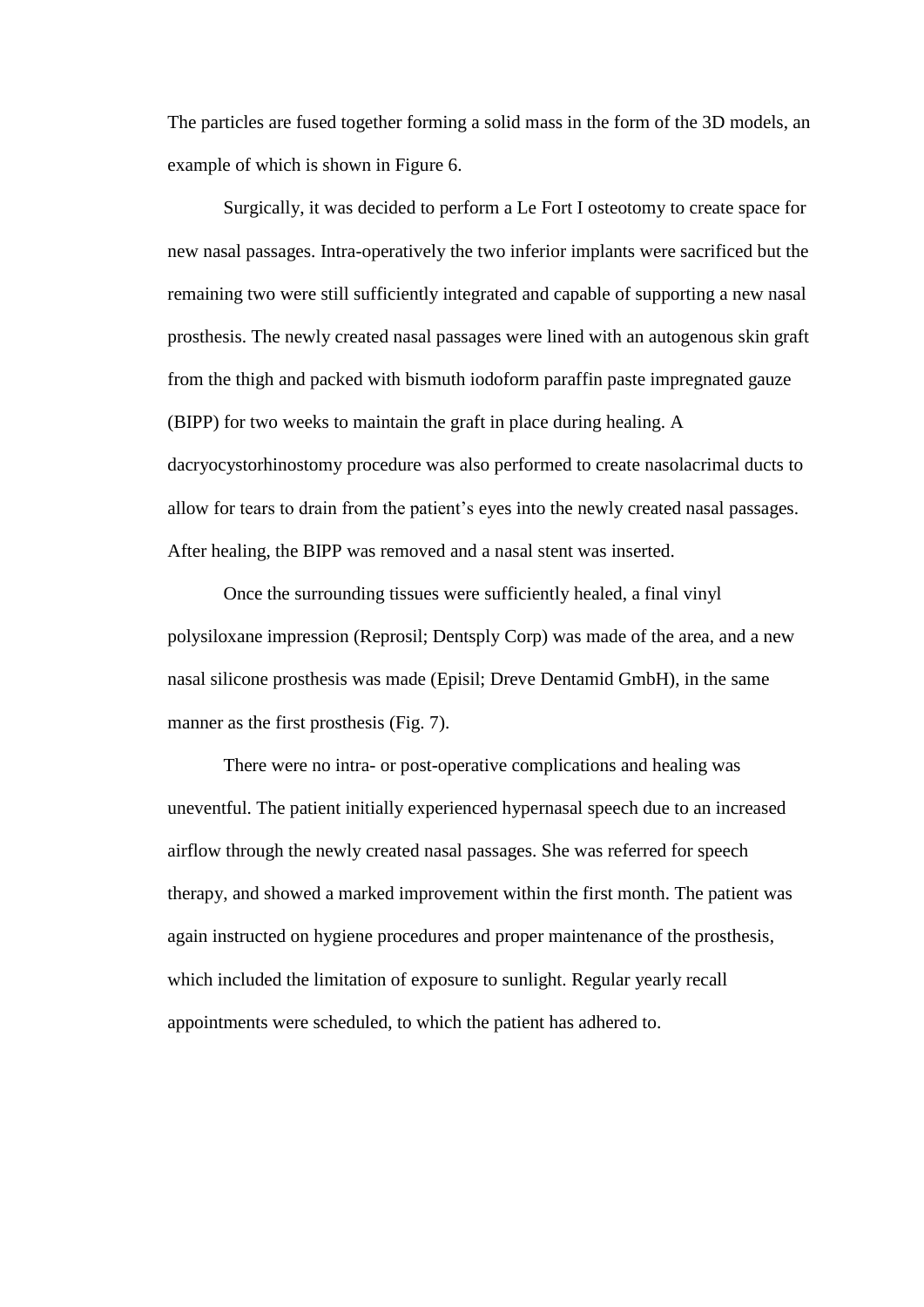### **DISCUSSION**

Congenital arhinia is usually associated with other facial and /or general abnormalities, and may have a genetic predisposition. The patient exhibited complete congenital arhinia as well as a lack of lacrimal sacs, small underdeveloped eyes, missing olfactory bulbs, severe class III malocclusion and mild mental retardation.

Retention and stability of facial prostheses is problematic, relying on adhesives, mechanical retention via hard and soft tissue undercuts, or attachment to mechanical devices. Adhesives could not be relied upon due to the mobility of the underlying soft tissue bed and unavailability of these products in rural settlements, and the lack of any undercuts precluded any mechanical retention. Rehabilitation was then done by an implant-retained nasal prosthesis. A major concern was that any future growth in her midfacial region would impact on the implants, but very little growth was expected in this area due to the absence of her nasal complex and the small size of her sinuses. Anterior appositional growth could lead to the implants becoming submerged, but this could be corrected with longer transcutaneous abutments. Lateral and vertical mid-facial growth could alter the position of the implants relative to each other, which is why magnetic retention was chosen over bar attachments, as these would of splinted the implants together rigidly impeding future growth and movement.

Future treatment plans for the patient include regular yearly recall appointments, and remaking the prosthesis if there is implant failure, or material and colour deterioration which is sometimes inevitable over time in a sunny climate.

Roelfs et al. (1984) stated that, "Self-image and self-perception, especially of a person's deformities, can have vastly differing impacts on quality of life, depending on the person's adaptability and level of acceptance, personality, other sources of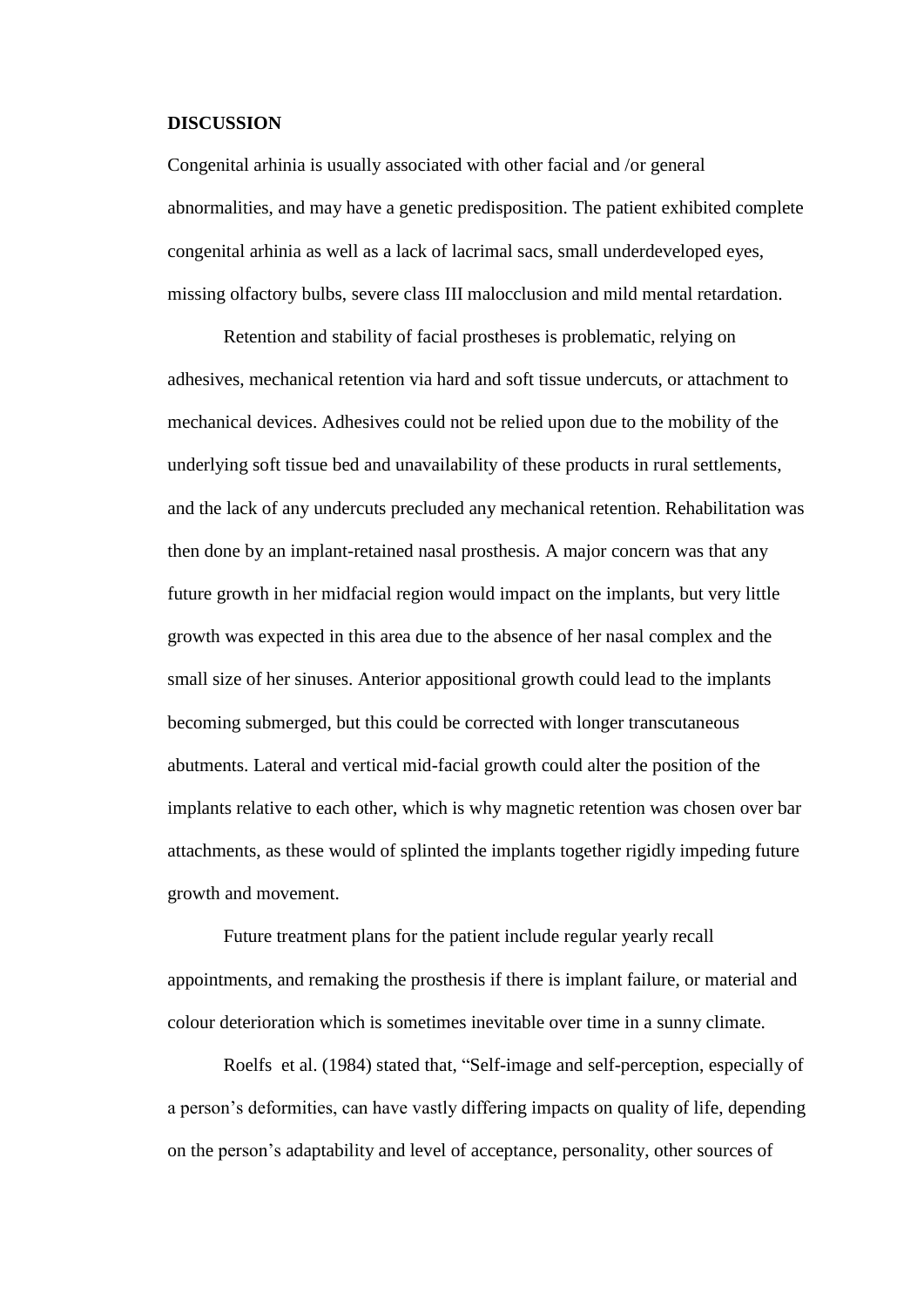stress, and social support mechanisms".<sup>13</sup> However, they looked at patients with acquired and not congenital defects. The latter have never had prior experience of life with a "normal" facial appearance and may not suffer from the same feelings of loss, but may have other social and psychological problems. Clinicians need to be aware of these needs and not just focus on the provision of an anatomical substitute.

### **CONCLUSION**

This case presents nasal rehabilitation treatment, over two phases, for a patient with complete congenital arhinia with many associated anatomical malformations. It highlights how new developments in imaging and surgical techniques were used to address many of the patient's long-standing, and previously untreated functional and aesthetic problems. It is hoped that these vast improvements will also impact positively on the patient's general emotional and social well-being.

# **ACKNOWLEDGEMENTS**

The authors would like to thank Mr Johan Els at the Centre for Rapid Prototyping and Manufacturing, Bloemfontein, South Africa, for assisting in the design and manufacture of the planning models.

### **REFERENCES**

1. Tanyeri B, Aygun C, Ceyhan M, Guneren E. Congenital arhinia. Int J Pediatr Otorhinolaryngol Extra 2007;2:158-60.

2. Majewski S, Donnenfeld AE, Kuhlman K, Patel A. Second-trimester prenatal diagnosis of total arhinia. J Ultrasound Med 2007;26:391-5.

3. Zhang MM, Hu YH, He W, Hu KK. Congenital arhinia: a rare case. Am J Case Rep 2014;15:115-8.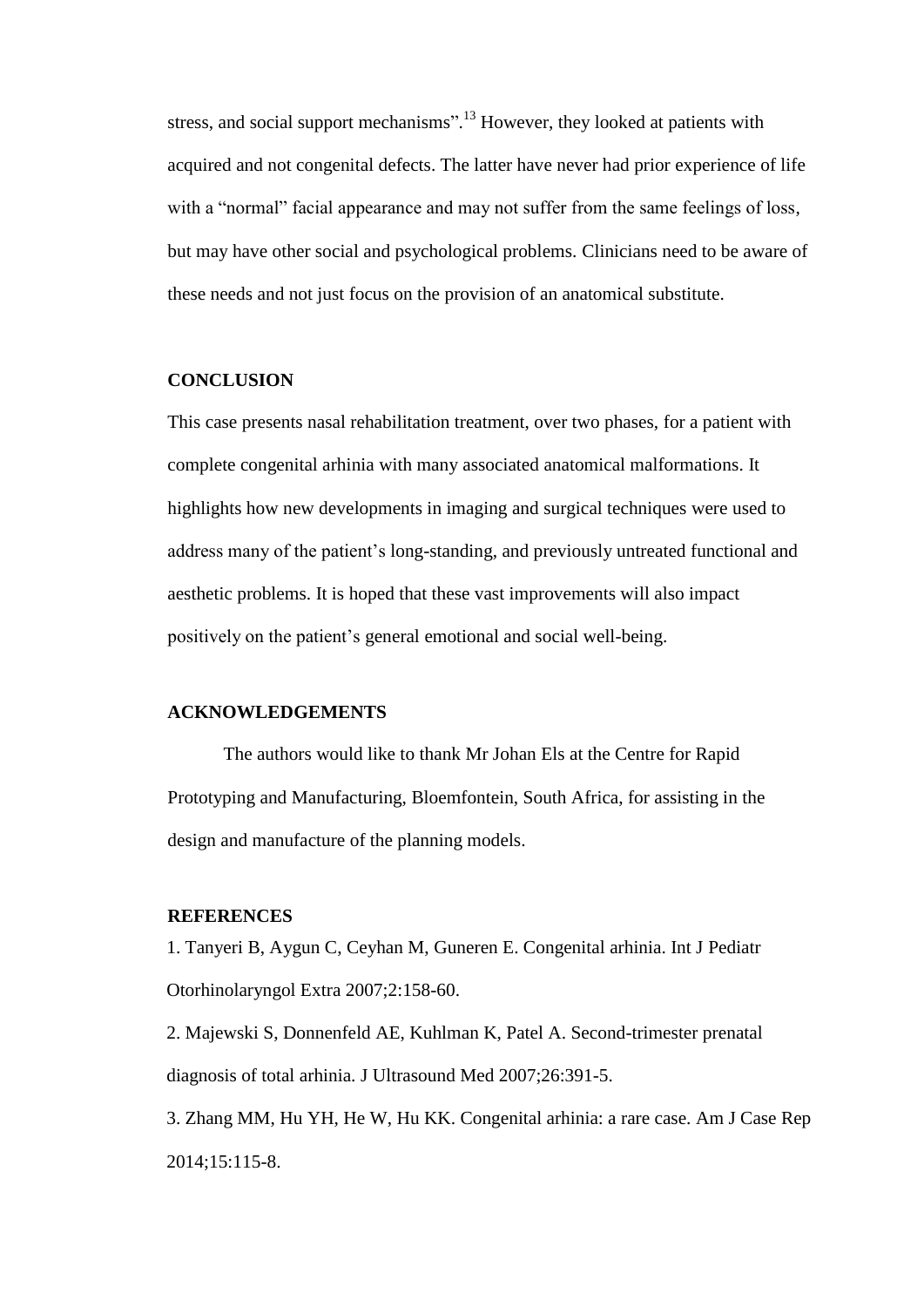4. Tessier P, Ciminello FS, Wolfe A. The arhinias. Scand J Plast Reconstr Surg Hand Surg 2009;43:177-96.

5. Albernaz V, Castillo M, Mukherji SK, Ihmeidan IH. Congenital arhinia. Am J Neuroradiol 1996;17:1312-4.

6. Cusick W, Sullivan CA, Rojas B, Poole AE, Poole DA. Prenatal diagnosis of total arhinia. Ultrasound Obstet Gynecol 2000;15:259-61.

7. Olsen O, Gjelland K, Reigstad H, Rosendahl K. Congenital absence of the nose: a case report and literature review. Pediatr Radiol 2001;31:225-32.

8. Brusati R, Colletti G. The role of maxillary osteotomy in the treatment of arhinia. J Oral Maxillofac Surg 2012;70:361-8.

9. Weinberg A, Neuman A, Benmeir P, Lusthaus S, Wexler MR. A rare case of arhynia with severe airway obstruction: a case report and review of the literature. Plast Reconstr Surg 1993;91:146-9.

10. Hansen M, Lucarelli MJ, Whiteman DA, Mulliken JB. Treacher Collins syndrome: phenotype variability in a family including an infant with arhynia and uveal colobomas. Am J Med Genet 1996;61:71-4.

11. Goosens IC, Kemp PL, Bredell MG, Sykes LM. Implant retained nasal prosthesis for a child with congenital arhinia – a case report. SADJ 2008;63:390-2.

12. Azari A, Nikzad S. The evolution of rapid prototyping in dentistry: a review. Rapid Prototyp J 2009;15:216-25.

13. Roelfs J, van Oort RP, Schaub RM. Factors related to the acceptance of facial prostheses. J Prosthet Dent 1984;52:849-52.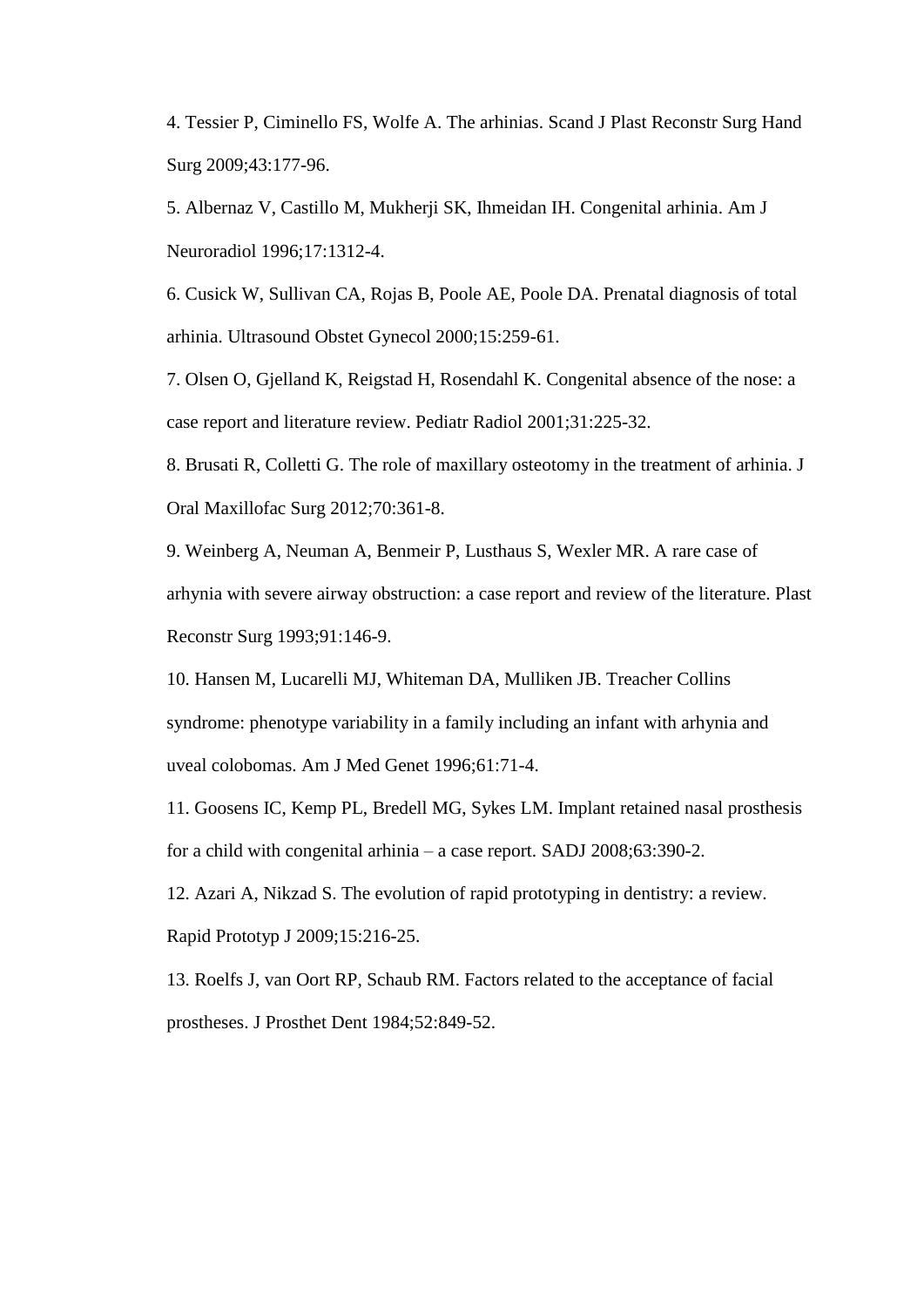# **FIGURES**

Fig. 1: Patient at 19 years of age showing healthy implants and surrounding soft tissues, and bilateral teary eyes.



Fig. 2: Intraoral view showing absent upper incisors and poor plaque control.



Fig. 3: CT scan noting integrated implants, impacted upper central incisors, and absent lateral incisors, nasal passages, and maxillary sinuses.